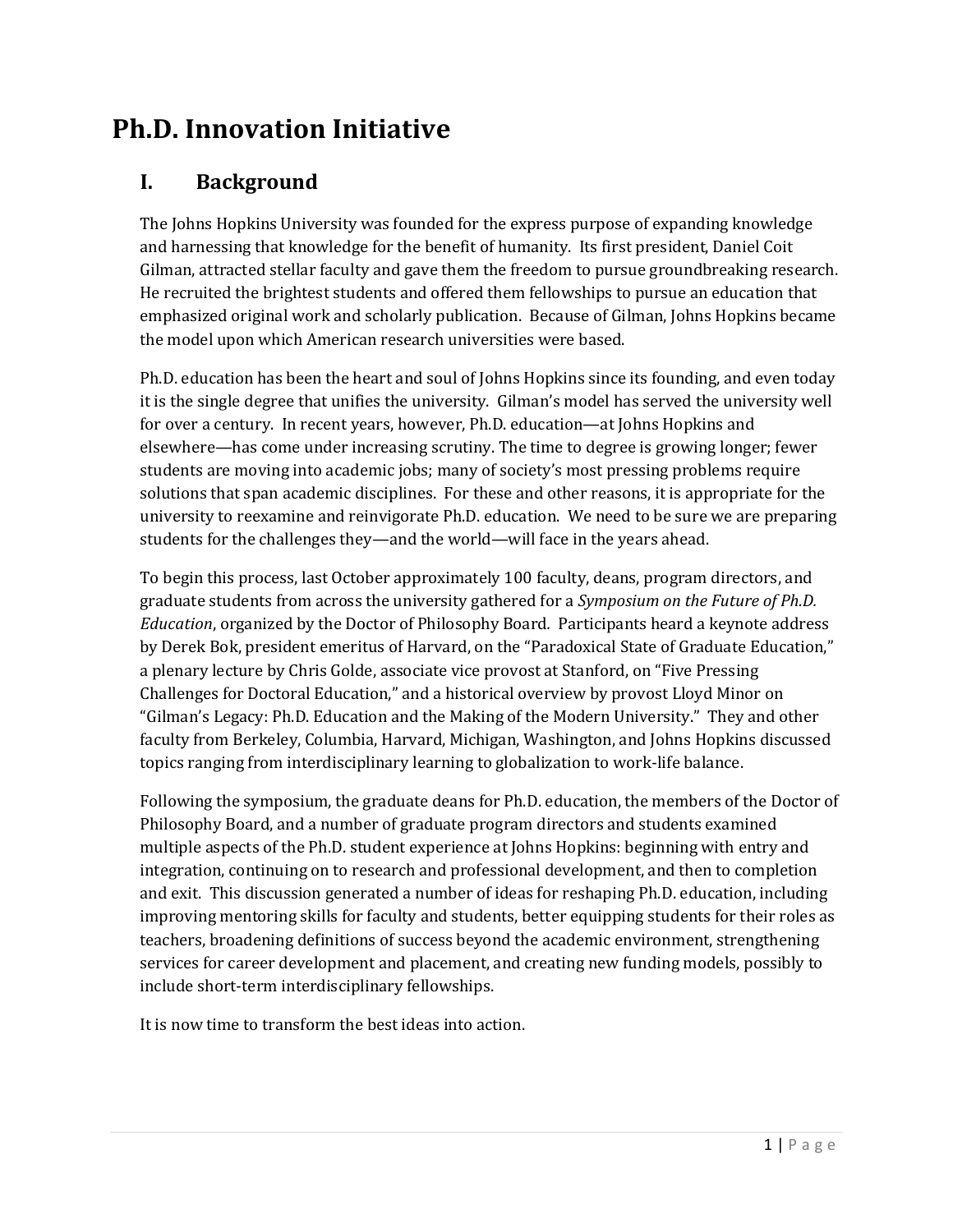### **II. Ph.D. Innovation Initiative**

#### **Overview**

The Ph.D. Symposium generated energy and enthusiasm around the subject of Ph.D. education. To capture that excitement, with the goal of not only invigorating Ph.D. education, but also of putting Johns Hopkins at the forefront of innovation in Ph.D. education, the Doctor of Philosophy Board is launching a *Ph.D. Innovation Initiative*. For each of the next two years, the university will invest approximately \$1M/year in support of bold new ideas in Ph.D. education. The funds will be awarded on a competitive basis to proposals solicited from across the Johns Hopkins community.

- $\bullet$ Goal: This request for proposals (RFP) is seeking to identify and fund projects that will lay the groundwork for transforming Ph.D. education at Johns Hopkins and elsewhere.
- Who may submit proposals: Proposals may be submitted by individual faculty,  $\bullet$ groups of faculty, Ph.D. students with their faculty mentors, individual Ph.D. programs, as well as collaborations among various Ph.D. programs.
- Subject areas: Proposals may be submitted in any subject area in which Johns  $\bullet$ Hopkins offers the Ph.D.
- Budget and project period: The total project period may not exceed two years. The  $\bullet$  . funds requested may not exceed \$200,000 during the award period. Matching funds or other in-kind contributions, including faculty release time, are encouraged.
- $\bullet$ Funds available: The president and provost have committed approximately \$1,000,000 to the first year of this initiative. It is anticipated that there will be a second call for proposals in approximately one year.
- Proposal submission deadline: November 30, 2012.
- Earliest anticipated start date for award: January 1, 2013.  $\bullet$

### **Types of Proposals**

The Ph.D. Innovation Initiative is seeking new ideas to advance doctoral education and training through the next century. The purpose of this RFP is to gather bold, creative, culture-changing ideas for transforming Ph.D. education at Johns Hopkins. A wide range of proposals and projects may be responsive to this RFP.

Proposals may seek to enhance or advance scholarship, or develop new educational resources and strategies, or build on and reinforce best practices in Ph.D. education in light of the changing nature of scholarship in the modern world. Potential topics include strengthening disciplinarity and/or interdisciplinarity, setting goals and measuring outcomes, forging new pathways to successful careers, removing barriers to completion,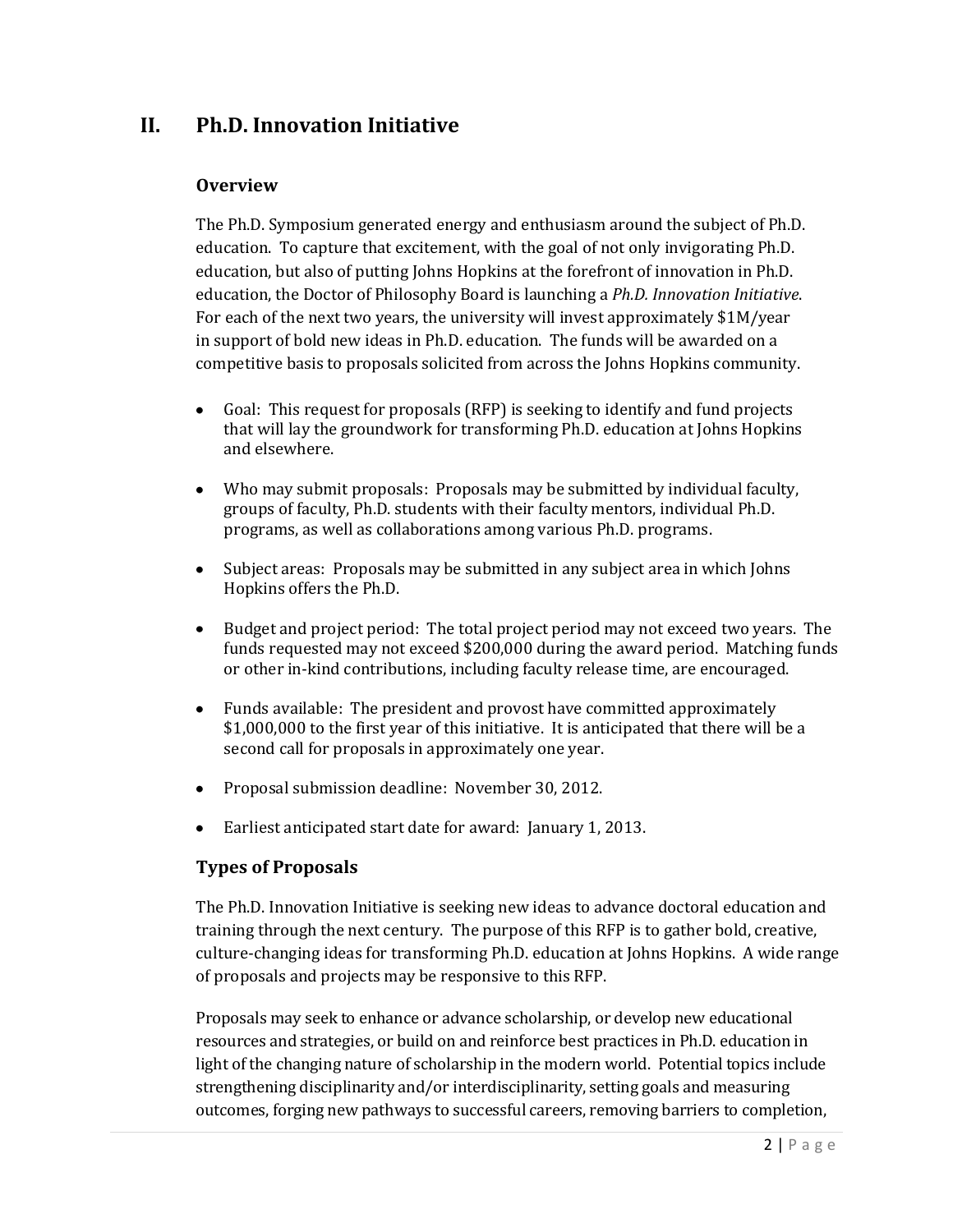lessening the time to degree, providing better mentoring of students and advisors, and broadening participation through diversity and inclusion. Proposals may also be inspired by issues raised at the Ph.D. Symposium, or by the questions, collected below, that are being addressed as part of the university's decennial reaccreditation process. A few pertinent references are collected at the end of this document.

Grant winners will commit to sharing lessons learned with other Ph.D. programs at a special symposium. They will also commit to sustaining successful innovations, to the best of their abilities, after the grant period. The overall goal is to spark real and lasting innovation in Ph.D. education across Johns Hopkins.

### **Timeline**

September 20, 2012: RFP released to Johns Hopkins community

October, 2012: Open forum with the Doctor of Philosophy Board

Location: East Baltimore campus

Time: TBD

October, 2012: Open forum with the Doctor of Philosophy Board

Location: Homewood Campus

Time: TBD

November 30, 2012: Proposals due

February 1, 2013: Funding decisions announced

February 1, 2013: Earliest anticipated start date or funded projects

## **III. Application Preparation and Submission Information**

### **Content**

Proposals should be prepared single-spaced with 1-inch margins (minimum font size 11 point), and should conform to the following format:

- 1. Title and Abstract (limit 1/2 page)
- 2. Project Description (limit 4 pages)

The project description should include the following: a statement of the problem being addressed; a description of the project and its goals; an analysis of its significance and potential impact; a summary of preliminary or pilot work underway (if any); a plan for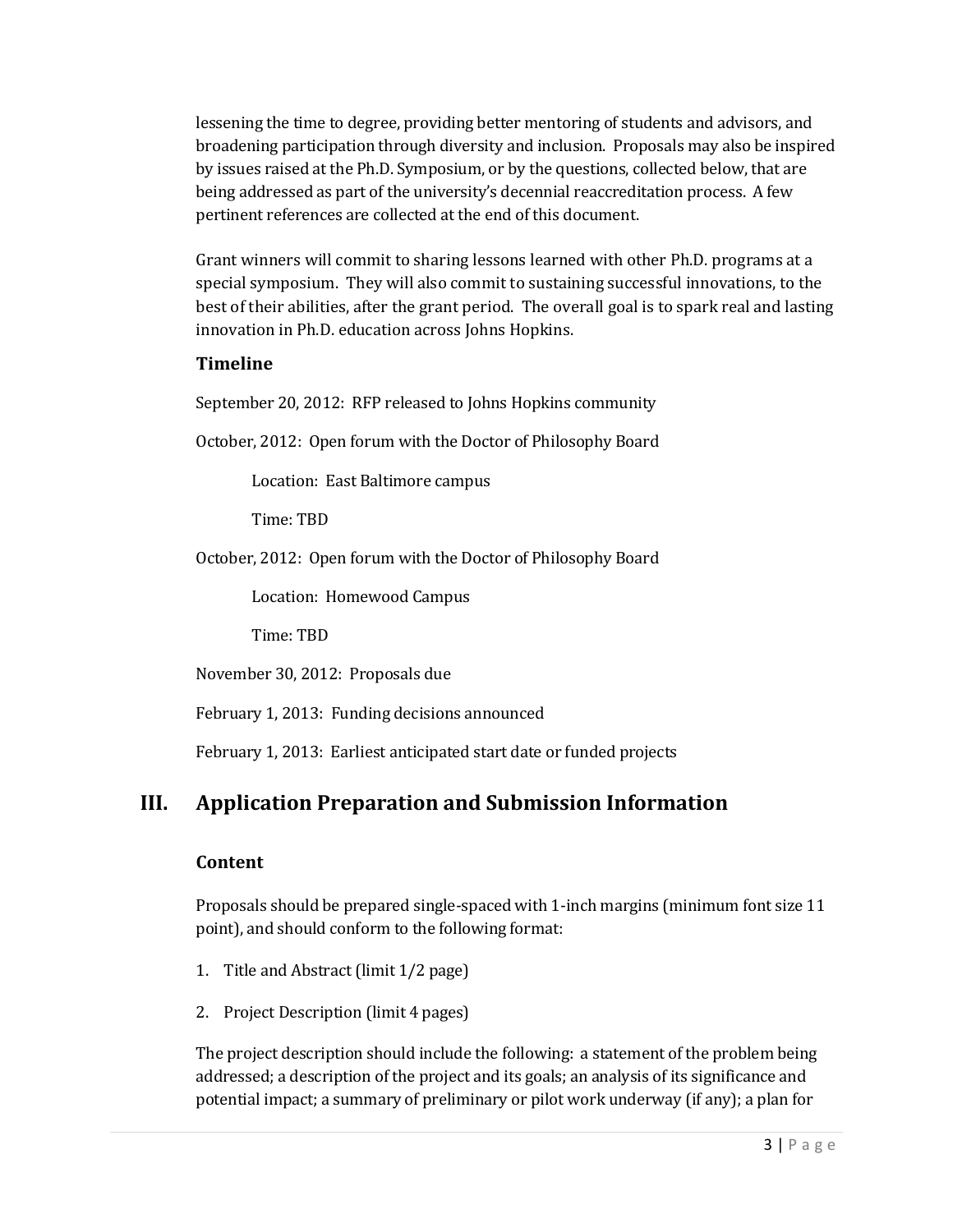implementation; a list of anticipated outcomes; and a plan for sustainability beyond the timeframe of the project.

- 3. Project Plan and Timeline (limit 1 page)
- 4. Evaluation and Assessment Plan (limit 1 page)

It is important that the proposal contain an assessment plan. At a minimum, the program needs to track the changes in student outcomes that occur as a result of the proposed innovations.

- 5. References
- 6. Budget (limit 1 page)

The budget should list the cost of activities and supplies required by the project. Include a brief budget justification.

While not required, respondents are also encouraged to seek additional funding or other in-kind contributions (faculty release time, staff resources, etc.) from the sponsoring programs(s) or division(s). If applicable, please include in the budget any matching funds, in-kind contributions or other resources that will be devoted to the project.

- 7. Appendices
	- A. Short biosketches of key participants, emphasizing relevant expertise.
	- B. Optional letters of support from relevant program(s), department(s) or dean(s).

### **Submission Procedure**

Proposals should be submitted in PDF format as email attachments to PII@jhu.edu.

Deadline for submission: 5:00 PM, November 30, 2012.

### **IV. Application Review Information**

Proposals will be reviewed by a committee of faculty drawn from across the university and appointed by the Doctor of Philosophy Board. Funding decisions will be made by the Doctor of Philosophy Board and the Office of the Provost.

Review criteria include:

- Potential for significant impact on Ph.D. education. How will the proposed project transform Ph.D. education at Johns Hopkins and elsewhere?
- Quality and clarity of the assessment plan. What are the measurable goals and outcomes?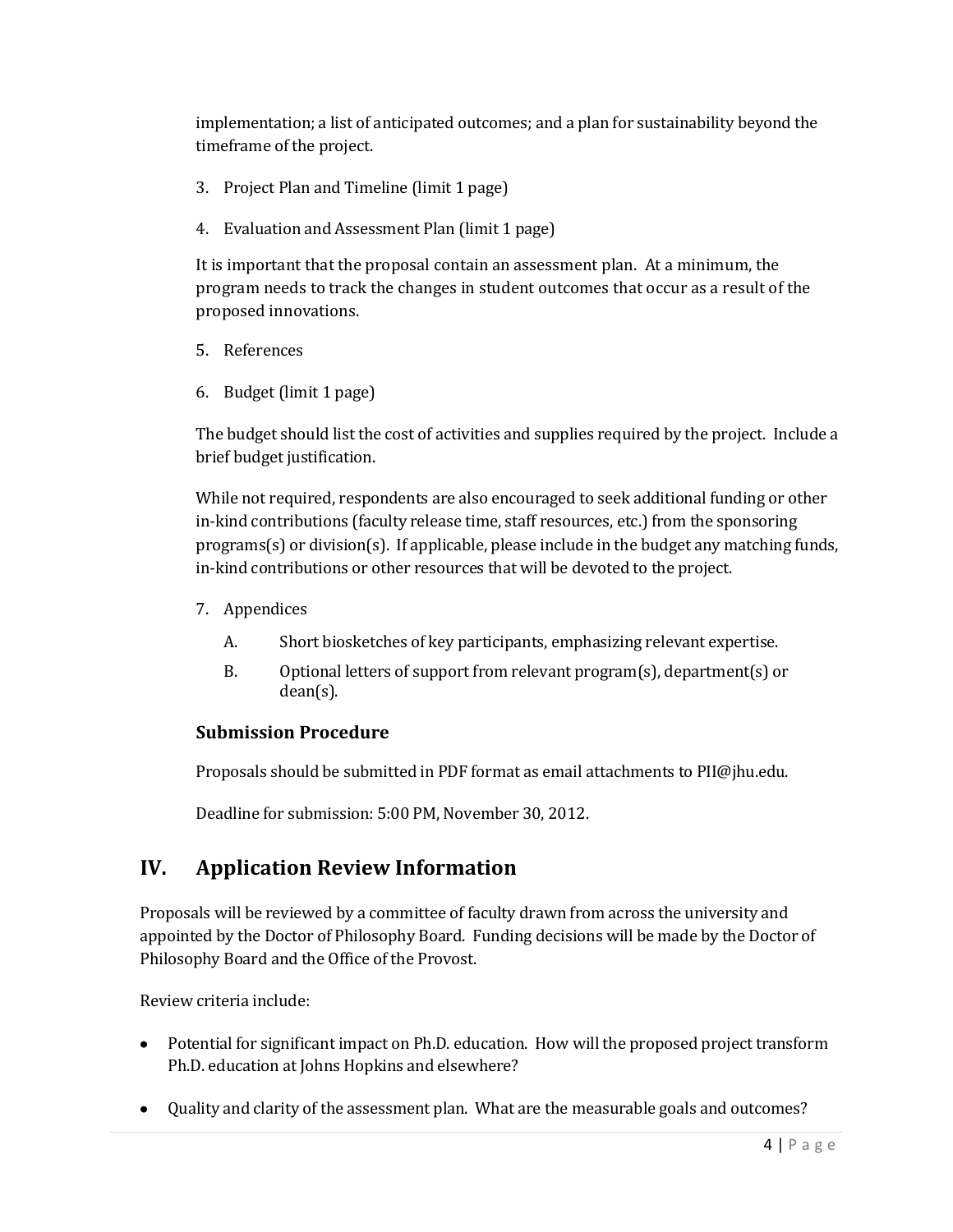- Sustainability of the proposed reforms or innovations. How will the innovations be sustained beyond the end of the grant period?
- Portability of results to other Ph.D. programs. Are the ideas being proposed relevant to other Ph.D. programs? If so, how might they be applied?
- Support from the relevant Ph.D. programs(s). How broad is faculty support for the proposed project?
- Feasibility with resources requested. Is the scope appropriate and the budget cost effective?.

# **V. Funding Restrictions**

Funding may be requested to support all activities justified in the budget. This may include, but is not limited to salary support and benefits for faculty, staff or students participating in the project, purchase of materials and supplies, development or acquisition of computational resources, etc. No indirect costs may be charged to these grants.

Funding may be requested for a period of up to two years. Total funds requested from the Initiative may not exceed \$200,000. Funding for the second year will be contingent on demonstration of appropriate progress toward the project's goals.

# **VI. Award Administration**

Award notices will be issued by the Office of the Provost on or shortly after February 1, 2013. The earliest start date for funded awards is February 1, 2013.

All grant recipients will be required to provide an interim report on progress toward the project's goals halfway through the funding period. Upon completion of the grant period, recipients will be required to submit final reports detailing outcomes, including both successes and failures. This report should include discussion of future opportunities that build on the outcomes of the funded work. Recipients will be asked to present their work at a symposium or other similar pubic event. They also commit to continuing successful innovations beyond the end of the grant period, to the best of their abilities.

## **VII. How to Obtain More Information**

Potential applicants are encouraged to contact Vice Provost Jonathan Bagger (bagger@jhu.edu) or the Prof. Brenda Rapp (brapp1@jhu.edu), Chair of the Doctor of Philosophy Board, with questions about suitability of potential proposals.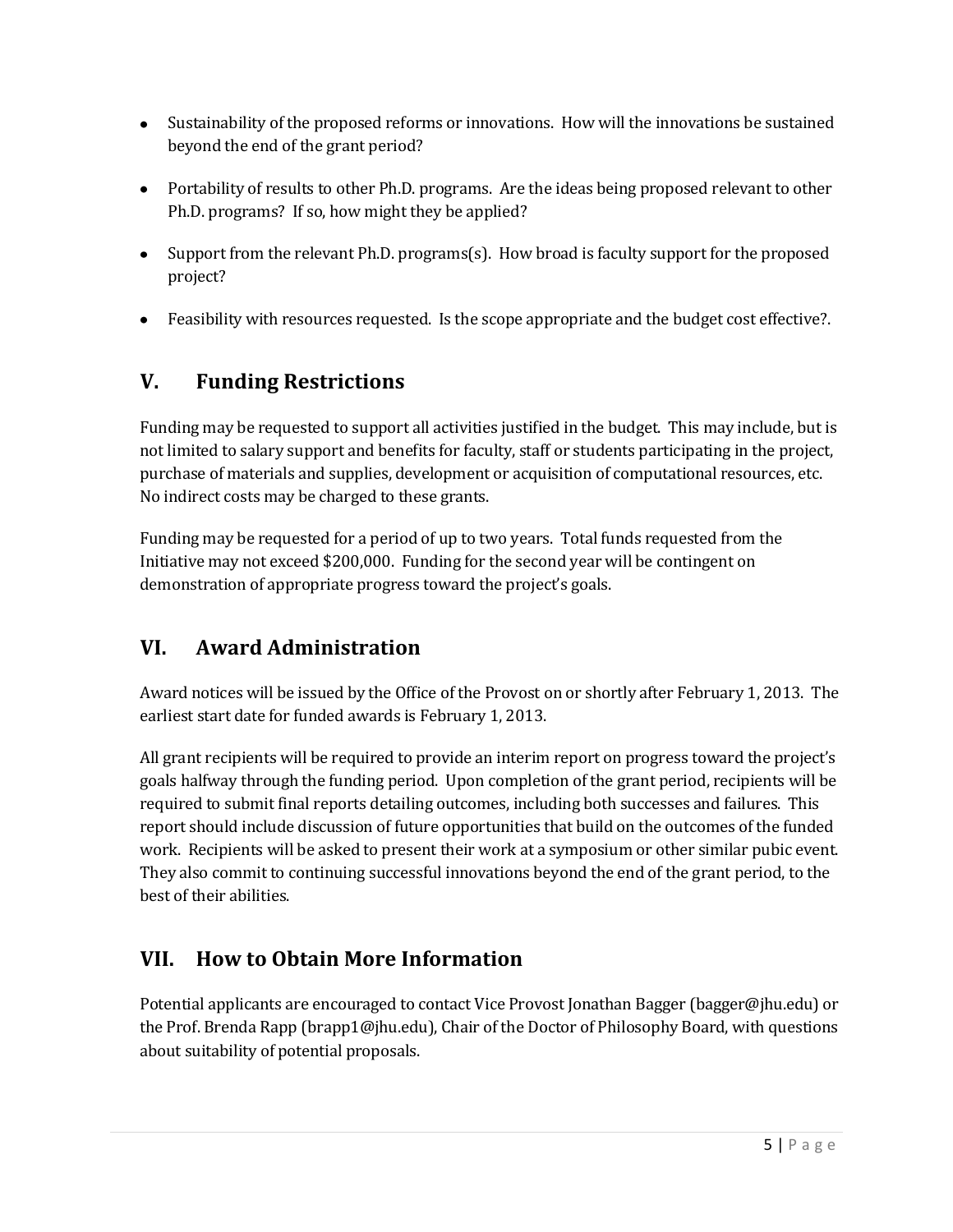### **VIII. References**

- Baker, M. J., Carter, M. P., Larick, D. K., & King, M. F. (2011). *Assessment and review of graduate programs.* Washington, DC: Council of Graduate Schools.
- Denecke, D. D., Kent, J., & Wiener, W. (2011). *Preparing future faculty to assess student learning.*  Washington, DC: Council of Graduate Schools.
- Golde, C. M., & Walker, G. E. (Eds.). (2006). *Envisioning the future of doctoral education: Preparing stewards of the discipline.* San Francisco, CA: Jossey-Bass.
- Walker, G. E., Golde, C. M., Jones, L., Bueschel, A. C., & Hutchings, P. (2008). *The formation of scholars: Rethinking doctoral education for the twenty-first century.* San Francisco, CA: Jossey-Bass.
- Wendler, C., Bridgeman, B., Markle, R., Cline, F., Bell, N., McAllister, P., & Kent, J. (2012). *Pathways through graduate school and into careers.* Princeton, NJ: Educational Testing Service.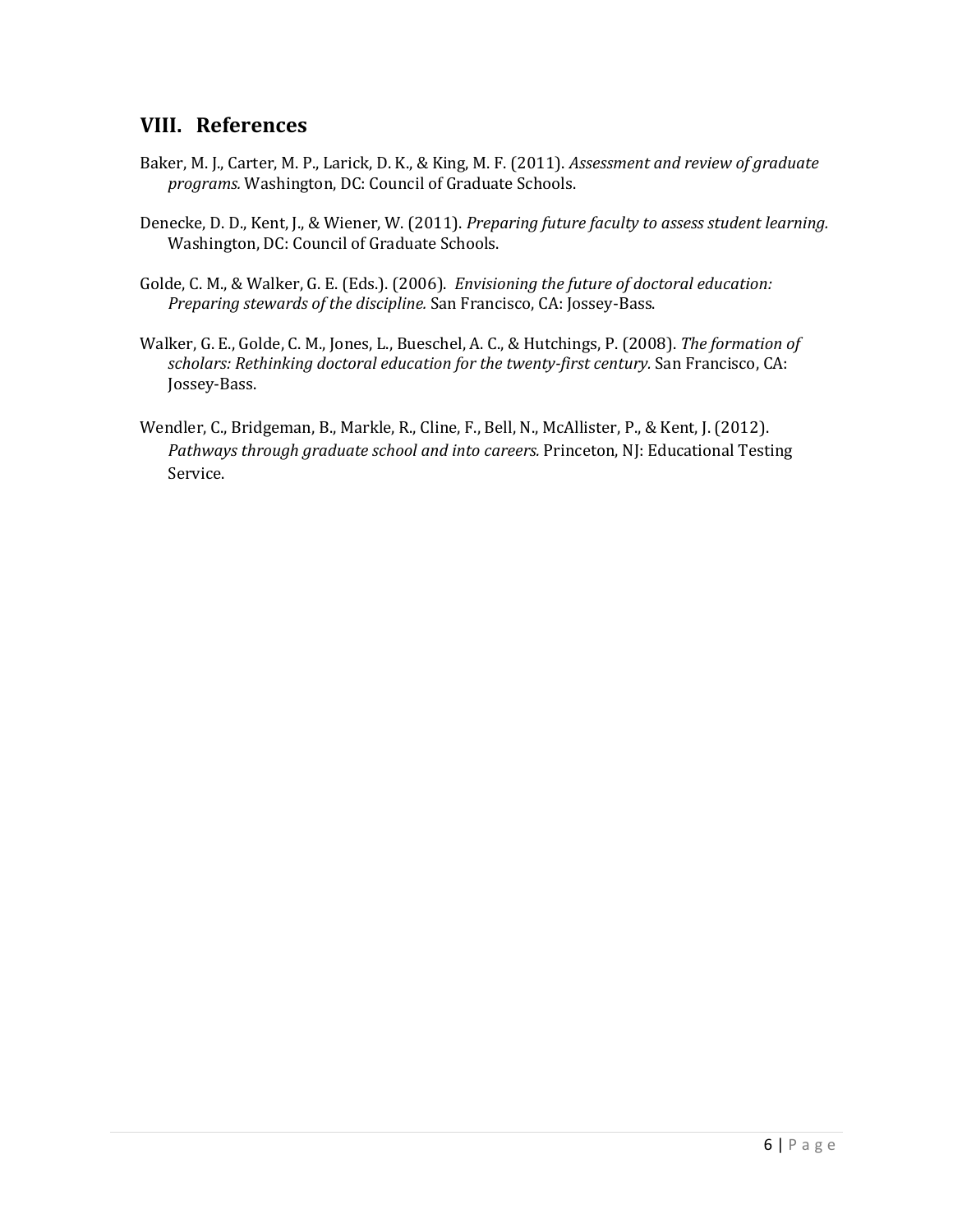## **APPENDIX : Guiding Questions**

The following questions are guiding the university's reaccreditation process in the area of Ph.D. education. They suggest challenges that proposals to the Ph.D. Innovation Initiative might address.

#### **Academic Excellence**

- *What is the role of the Ph.D. in the twenty-first century? Is the degree still relevant? What techniques and methodologies should our students learn?*
- *What are appropriate goals for Ph.D. programs? How can they assess whether or not they are meeting them?*
- *How can programs define excellence? How can they assess the strength of their faculty? Of their students?*
- *Do we have the facilities we need for twenty-first century research and scholarship?*
- *What is the role of the dissertation in a hyperlinked world?*
- *What are the barriers to interdisciplinary activities? How can we help our students acquire appropriate breadth and depth?*
- *What is strong about our programs, and what might be improved? What dangers are lurking, and what opportunities might present themselves?*
- *What additional data should we be tracking?*
- *What is the appropriate enrollment in our Ph.D. programs? Are there too few or too many Ph.D. programs?*

#### **Student Experience**

- *How engaging are the gateway experiences offered by our Ph.D. programs?*
- *How accessible is Ph.D. student advising, and how effective is it? Do students receive regular feedback with annual written reports?*
- *What is the rate of progression of students through our Ph.D.? Are attrition rates acceptable? How can we lessen student time to degree?*
- *How adequate or inadequate is the level of funding for students? What new sources of funding need to be developed?*
- *What can we do to improve the Ph.D. student experience outside the classroom?*

#### **Professional Development**

*What are the outcomes on which Ph.D. programs are focused with regard to career preparation? How do they align with students' goals?*